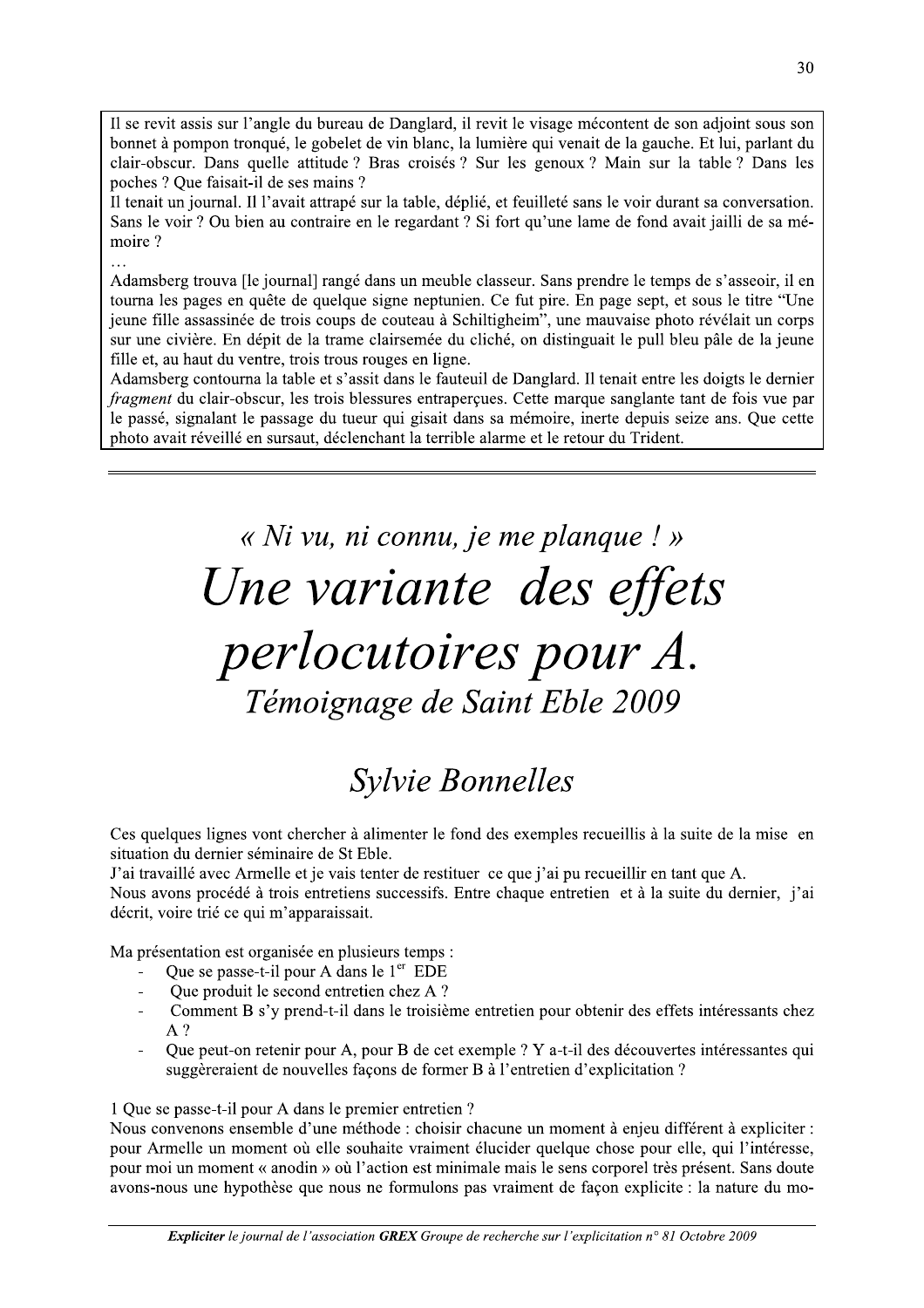ment que choisit A peut-il avoir une influence sur la capacité à restituer à B les effets perlocutoires qui se produisent chez A ? Ou pire, plus l'enjeu du moment est important pour A moins il peut livrer les effets perlocutoires de l'entretien ! Hypothèse complètement invalidée par la suite !

Durant ce premier entretien, et bien qu'avant présente à moi la consigne de l'exercice, je ne vais pas pouvoir y répondre, complètement absorbée, en évocation profonde. A aucun moment, je ne suis en mesure de renseigner B sur ce qu'il me fait avec ses questions ...C'est le silence perlocutoire ! D'autant plus, me semble-t-il à postériori, que B m'accompagne dans l'exploration d'un sens corporel très agréable et important pour moi et que ce sens corporel là fait écho avec ce que j'ai vécu en focusing la veille. Tout cela se passe, mais je ne suis pas en mesure d'en faire part, B n'est même pas présent pour moi, j'expliciterai ensuite que j'ai juste un sens corporel de la présence de B à mes côtés, alors la consigne...!

2 Le second entretien sur le premier va permettre d'obtenir quelques informations sur ce qui se passe pour ce A muet, absent à l'exercice commandé et incapable de saisir les effets perlocutoires provoqués à coup sûr par B pendant qu'il questionne.

Dans ce second entretien, B me remet en évocation d'un moment où je recontacte le sens corporel du Vr. Comme B maîtrise bien l'affaire, je suis à nouveau toute à mon ressenti corporel : « bien en contact avec la terre, dépliée, de toute ma longueur ». B questionne alors la présence du A témoin : « Où est-il ? Fait-il quelque chose ? ». La question provoque un lâcher prise de l'évocation du sens corporel. Cela provoque une recherche du A témoin, à la manière d'une visite intime à l'intérieur de moi. J'ai la sensation d'une visite d'un lieu aux contours connus (moi !), une lampe de poche à la main, parce qu'il n'y fait pas bien clair tout de même ! Comme si j'allais à la recherche de quelque chose que je sais qui est là, dans ce lieu familier et forcément...je le trouve ! B obtient alors de ma part une description précise de ce A témoin et de son attitude : « il est petit, en contre-bas, c'est moi en petit », je me reconnais (!). «Il est accroupi, les bras autour des jambes, il va bien mais il regarde passer», Et la description continue : « il est en posture de repos, paisible, un peu engourdi et... de dos à B! » (surprise!) Dans cette posture, mon A témoin tourne le dos presque de façon ostensible à B, « comme une gamine qui boude »! (c'est ce qui me vient maintenant et c'est d'une grande justesse, pour moi.). Voilà, une première prise de conscience dans le second entretien. : je ne fais pas l'exercice, je ne réponds pas à la commande, je tourne le dos à ce qui est demandé ! Bon à ce moment là j'ai un sentiment de familiarité avec ce qui arrive là. Je me reconnais bien dans ce A témoin et en même temps je suis étonnée de moi-même, de « me » faire cela alors que je suis tout à fait consentante pour être là et m'abandonner à l'exercice.

Finalement, ce travail de B qui part à la recherche du A témoin, par ses questions, m'emmène bien plus loin que de le trouver, il me conduit au contact d'une co-identité... Dehors l'orage gronde déjà depuis un moment, et ça claque à l'intérieur. Voilà ce qui me vient maintenant :

Il y aurait donc une partie de moi qui se claquemure alors que je pars toujours « la fleur au fusil » sur des chemins qui m'intéressent voire me passionnent. Diable, la foudre est tombée pas loin de la bergerie!

A ce moment de l'entretien, B poursuit en s'adressant à l'autre A, le gestionnaire et lui permet de formuler que le A témoin ne sera pas présent à B s'il n'est pas « secoué ». B poursuit par une autre question : « qu'est ce qu'il faudrait pour que ce A témoin se réveille ? ». Cette question produit l'effet de faire réfléchir le A gestionnaire qui élabore une théorie : « il faudrait qu'il se mette en relation avec B, donc qu'il soit de face par rapport à B, pour ensuite se trouver sur « le trajet » des questions de B. Autrement dit le A gestionnaire suggère qu'il faut que le A témoin « filtre le souffle de B pour gouter la question qu'il pose. » La seconde suggestion du A gestionnaire : qu'il fasse un signe au A témoin ou mieux qu'il lui donne un signal pour le mettre en mouvement : « allez debout ! hop ! » ( genre professeur d'EPS!)

La suite du troisième entretien va nous prouver que le A gestionnaire a beau être de bon conseil, ca ne fonctionnera pas comme cela ! Il faudra effectivement une trouvaille pour que le A témoin se mette en mouvement mais elle va venir de B et d'une façon d'intervenir qui produit l'effet de « réveil ».

A la fin du second entretien, nous nous attelons à l'écriture à l'aide de catégories descriptives que nous retenons comme pertinentes : le nombre de A présents, leurs caractéristiques, leur activité, le type de relation à B, leur besoin hypothétique, l'acte par lequel il pourrait le satisfaire.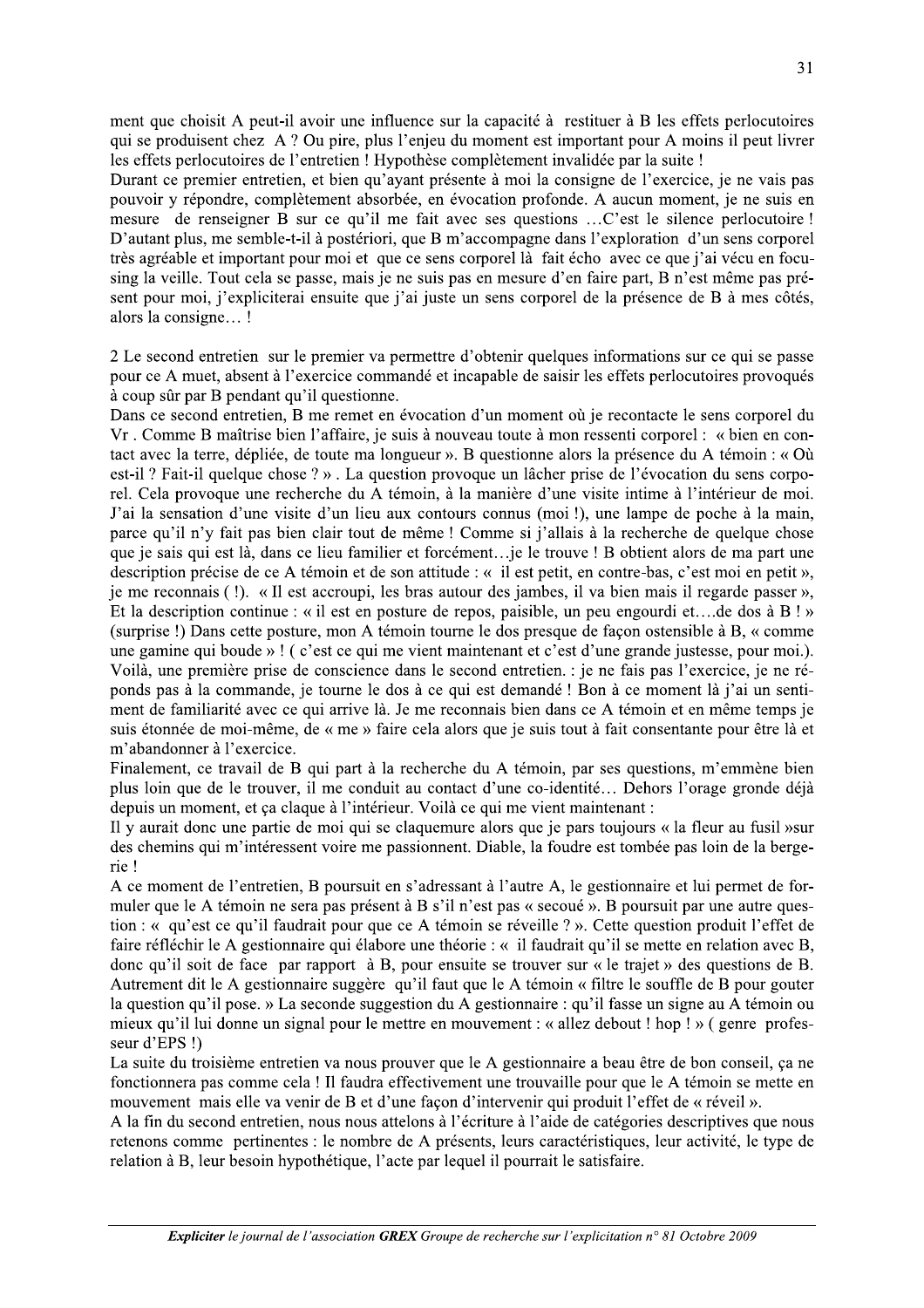En voici le tableau :

| Type de A           | A gestionnaire                                                                                       | A témoin                                                                                  | A naturel                                                            |
|---------------------|------------------------------------------------------------------------------------------------------|-------------------------------------------------------------------------------------------|----------------------------------------------------------------------|
| Caractéristiques    | C'est une activité, non<br>représentée, située dans<br>la tête                                       | Personnifié,<br>posture<br>identifiée                                                     | En contact avec le Vr                                                |
| Activité, fonction  | Elabore des liens avec<br>situations<br>d'autres<br>vécues<br>Elabore des stratégies<br>rationnelles | Observe, inactif, ne fait<br>pas l'exercice                                               | En train de revivre la<br>situation dans<br>toutes<br>ses dimensions |
| Relation à B        | Réactif, en communi-<br>cation directe                                                               | Aucune                                                                                    | Loin, à distance, a un<br>sens corporel de la pré-<br>sence de B     |
| Besoin hypothétique | ?<br>Prouver qu'il<br>est<br>indispensable<br>pour<br>régler tout ça ?                               | Etre réveillé<br>par<br>A<br>Gestionnaire pour qu'il<br>mette en relation<br>se<br>avec B | Aucun                                                                |
| Acte dans le futur  | Faire signe au A té-<br>moin. Lui donner un<br>signal                                                | Se mettre face à B sur<br>le trajet de ses ques-<br>tions                                 |                                                                      |

Qu'est ce que cela nous apprend à ce stade de l'expérience ?

Que dans le cas où le A est rétif et ne parvient pas à livrer à B les effets perlocutoires de ses questions:

il est peut-être indispensable qu'un temps soit pris par A pour qu'il établisse un contrat avec lui-même lors d'un moment géré explicitement par B dans l'antédébut de l'entretien, afin d'obtenir pour A un consentement interne pour travailler et déployer des efforts et répondre à une demande pourtant intellectuellement consentie.

En poussant au-delà la réflexion : la demande explicite de B à A « ce que je te propose si tu en es d'accord.... » et le consentement apparent de A demanderait donc à être vérifié par B. Sachant que si c'est une vérification en mots elle risque de trouver une réponse à nouveau « factice » ou un consentement partiel. Il me vient alors que B doit sans doute laisser vibrer le sensible pour écouter ce que lui dit son sens corporel de l'adhésion de A.

- que si B en vient à questionner le A gestionnaire, celui-ci déploie une activité réflexive rationnalisante qui ne produit pas les effets escomptés.
- que si B par ses questions invite le A naturel à partir à la recherche du A témoin rétif : il le débusque avec succès.

3 Comment B s'y est-il pris pour faire sortir A de sa « torpeur » ?

Je repars donc dans le troisième entretien avec une « feuille de route » .Je vais donc tenter d'expérimenter les pistes qui se sont ouvertes et d'en gouter les effets.

Le temps de négociation que je m'accorde de moi à moi est flou et n'a que peu d'effets et dès le début de l'entretien j'ai une sensation de bruit ou plutôt de « friture » dans l'évocation du vécu de référence un peu comme quand on est en surcharge cognitive et que les choses se brouillent. Résultat : aucune réception des effets perlocutoires. A trop vouloir....

Ce qui fait bouger le A témoin ? A ce stade de l'entretien, je dis à B que je n'y arrive pas et B sent que ca ne fonctionne pas. A ce moment là et c'est là la trouvaille : B décide de s'adresser directement au A témoin et passe avec lui un contrat. Il me dira à postériori avoir perçu, senti(? il faudrait demander à B ) cette résistance et devoir faire quelque chose pour contourner le blocage. B demande alors au A témoin avec un adressage direct si il veut bien qu'il lui parle directement. Et à cet instant, Je/ il ressent cette intervention comme une délicate attention et mon A témoin toujours boudeur et qui tourne le dos, BOUGE, change de posture, se met de côté et regarde B. C'est accompagné d'une sensation de grand soulagement et d'une vraie émotion ! Je sors de l'évocation, saisi les mains de B et lui dis avec gratitude  $\kappa$  tu m'as fait bouger ! »

Donc dans ce cas, ce qui fait bouger A témoin, changer A témoin de posture physique représentée et